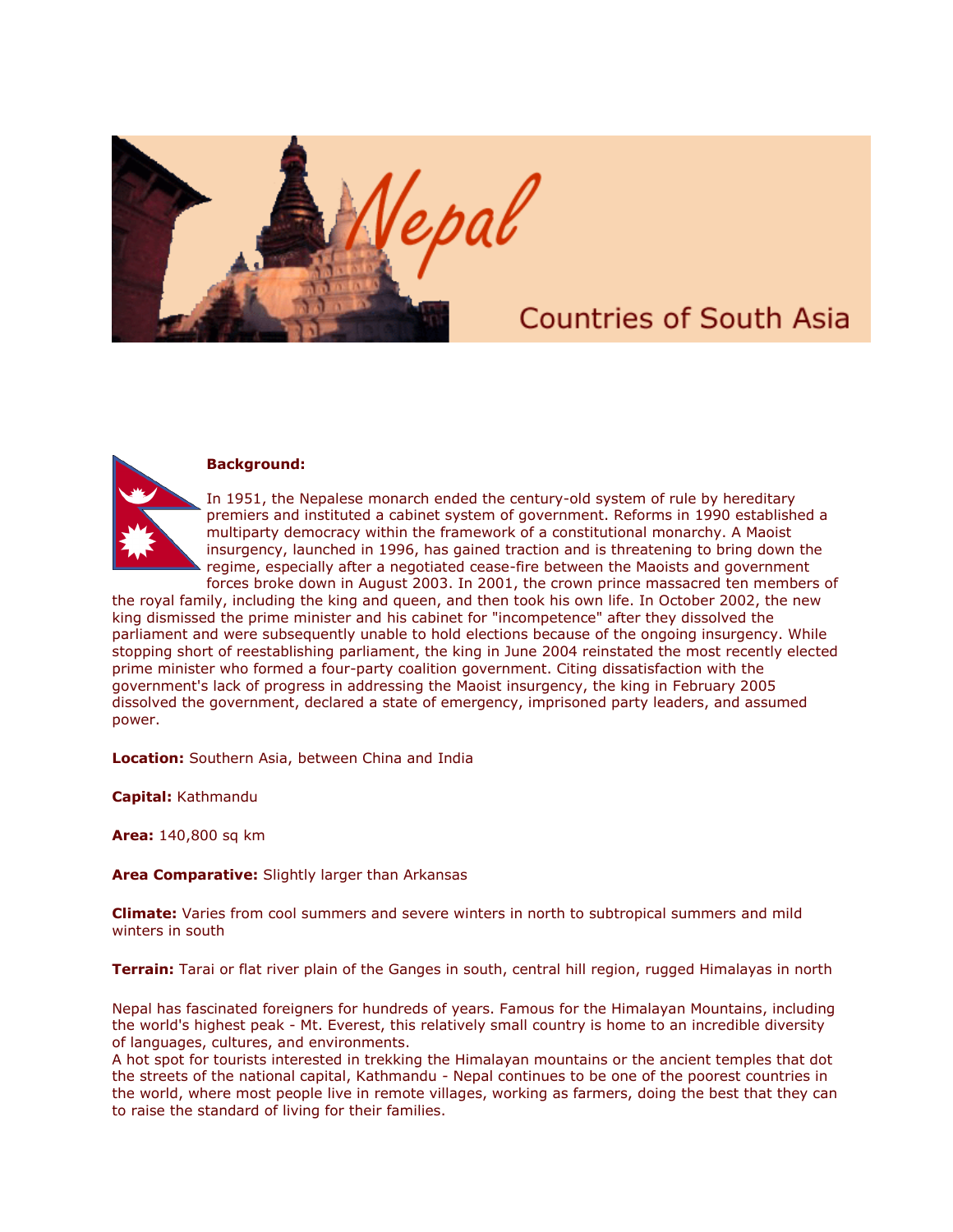

## **Who was the first person to climb Mt. Everest?**

While Mt. Everest is famous throughout the world, most Nepalese refer to the world's highest peak as "Sagarmatha". George Everest was a geographer and map-maker who worked with the British government in India during the 19th century. While Everest never lived to see the mountain that was eventually named after him, he was responsible for surveying and mapping a large portion of the Indian sub-continent -- something that certainly helped his government in their effort to colonize the region.



Sagarmatha, which means "forehead of the ocean" in Sanskrit, is the name commonly used for this mountain in Nepal. The Sherpa are an ethnic group, one of more than 60 in Nepal, which have their own unique languages and customs. The Sherpa, whose ancestors migrated from Tibet more than 500 years ago, live at the higher elevations of the country and are famous for their mountaineering skills. Norgay Tensing (a Sherpa) and Sir Edmund Hillary (a mountain climber from New Zealand) are recorded as the first men to reach the top of Sagarmatha in 1953.